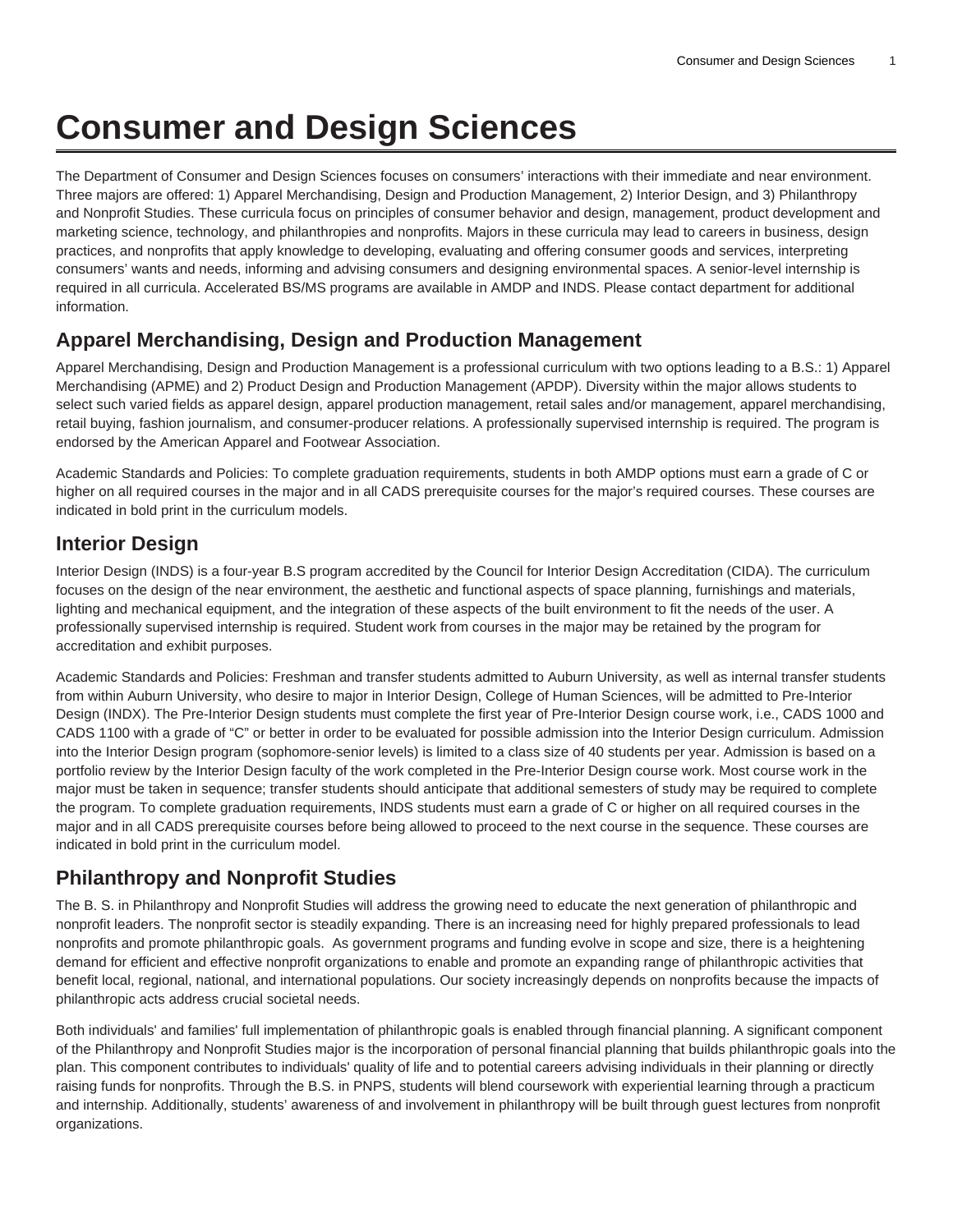#### **Major**

- [Apparel Merchandising, Design and Production Management Apparel Merchandising Option](http://bulletin.auburn.edu/undergraduate/collegeofhumansciences/departmentofconsumeranddesignsciences/apparelmerchandisingoption_major/) ([http://bulletin.auburn.edu/](http://bulletin.auburn.edu/undergraduate/collegeofhumansciences/departmentofconsumeranddesignsciences/apparelmerchandisingoption_major/) [undergraduate/collegeofhumansciences/departmentofconsumeranddesignsciences/apparelmerchandisingoption\\_major/\)](http://bulletin.auburn.edu/undergraduate/collegeofhumansciences/departmentofconsumeranddesignsciences/apparelmerchandisingoption_major/)
- [Apparel Merchandising, Design and Production Management Product Design and Production Management Option](http://bulletin.auburn.edu/undergraduate/collegeofhumansciences/departmentofconsumeranddesignsciences/productdesignandproductionmanagementoption_major/) ([http://bulletin.auburn.edu/undergraduate/collegeofhumansciences/departmentofconsumeranddesignsciences/](http://bulletin.auburn.edu/undergraduate/collegeofhumansciences/departmentofconsumeranddesignsciences/productdesignandproductionmanagementoption_major/) [productdesignandproductionmanagementoption\\_major/\)](http://bulletin.auburn.edu/undergraduate/collegeofhumansciences/departmentofconsumeranddesignsciences/productdesignandproductionmanagementoption_major/)
- [Interior Design \(http://bulletin.auburn.edu/undergraduate/collegeofhumansciences/departmentofconsumeranddesignsciences/](http://bulletin.auburn.edu/undergraduate/collegeofhumansciences/departmentofconsumeranddesignsciences/interiordesign_major/) [interiordesign\\_major/](http://bulletin.auburn.edu/undergraduate/collegeofhumansciences/departmentofconsumeranddesignsciences/interiordesign_major/))
- [Philanthropy and Non-Profit Studies](http://bulletin.auburn.edu/undergraduate/collegeofhumansciences/departmentofconsumeranddesignsciences/philanthropy_major/) ([http://bulletin.auburn.edu/undergraduate/collegeofhumansciences/](http://bulletin.auburn.edu/undergraduate/collegeofhumansciences/departmentofconsumeranddesignsciences/philanthropy_major/) [departmentofconsumeranddesignsciences/philanthropy\\_major/\)](http://bulletin.auburn.edu/undergraduate/collegeofhumansciences/departmentofconsumeranddesignsciences/philanthropy_major/)

#### **Certificates**

• [Financial Planning \(http://bulletin.auburn.edu/undergraduate/collegeofhumansciences/departmentofconsumeranddesignsciences/](http://bulletin.auburn.edu/undergraduate/collegeofhumansciences/departmentofconsumeranddesignsciences/financialplanning_ucrt/) [financialplanning\\_ucrt/\)](http://bulletin.auburn.edu/undergraduate/collegeofhumansciences/departmentofconsumeranddesignsciences/financialplanning_ucrt/)

#### **Courses**

**CADS 1000 INTRODUCTION TO INTERIOR DESIGN (3)** LEC. 3. Introduces theories of human behavior, physiology, and psychology; elements and principles of design; architectural form, space, and order; codes and regulations; profession of interior design.

**CADS 1100 INTERIOR DESIGN STUDIO: DESIGN PRINCIPLES (3)** LST/STU. 3. Pr. P/C CADS 1000. INDS (interior design) or INDX (pre-interior design) majors only. Fundamental principles of allied art and design disciplines. Two-dimensional and three-dimensional design projects, critical and creative thinking, application of color theory, composition, perspective, and craftsmanship.

**CADS 1600 TEXTILE INDUSTRIAL COMPLEX (3)** LEC. 3. Introduction to the composition, characteristics, and products of the network of fiber producers, textile manufacturers, dyers, finishers, apparel manufacturers, and retailers.

**CADS 1700 GIVING AND SHARING (3)** LEC. 3. Exploration of traditions of American philanthropy including a service-learning component. Students reflect on their giving experiences and apply philanthropic traditions to their own lives, service experiences, educational and professional goals, and visions for a better world.

**CADS 1740 AESTHETICS FOR FASHION (3)** LEC. 3. Elements and principles of design and their application in industries such as textiles, apparel, and retail.

**CADS 2000 GLOBAL CONSUMER CULTURE (3)** LEC. 3. Sustainability and social responsibility provide a framework for the study of cultural, commercial, and aesthetic factors influencing the selection and usage of consumer products and services that create and express social identity. Credit will only be given for CADS 2000, CADS 2003 or CADS 2007.

**CADS 2007 HONORS GLOBAL CONSUMER CULTURE (3)** LEC. 3. Pr. Honors College. Sustainability and social responsibility provide a framework for the study of cultural, commercial, and aesthetic factors influencing the selection and usage of consumer products and services that create and express social identity. Credit will only be given for CADS 2000, CADS 2003 or CADS 2007.

**CADS 2040 CONSUMER FINANCIAL PLANNING (3)** LEC. 2.5. Use of budgeting, credit, savings, investments, and retirement and estate planning to secure individual and family financial success using. Promote understanding and application of fundamentals of insurance, taxation, and personal finance tools.

**CADS 2100 INTERIOR DESIGN STUDIO: SPACE PLANNING AND PROCESS (4)** LEC/STU. 6. Coreq. CADS 2150. INDS (interior design) majors only, or with departmental approval. Introduction to the formal design process from concept through design development.

**CADS 2150 PROJECT MANAGEMENT FOR INTERIOR DESIGNERS (1)** LEC. 1. Coreq. CADS 2100. INDS (interior design) majors only, or with departmental approval. Principles of project management, disciplinary collaboration, and professional conduct within the context of the interior design studio workplace.

**CADS 2200 INTERIOR DESIGN STUDIO: COMPUTER-AIDED DESIGN (3)** LST. 6. INDS (interior design) majors only, or with departmental approval. Application of computer-aided design software, with a focus on developing construction drawings and documentation for interior spaces.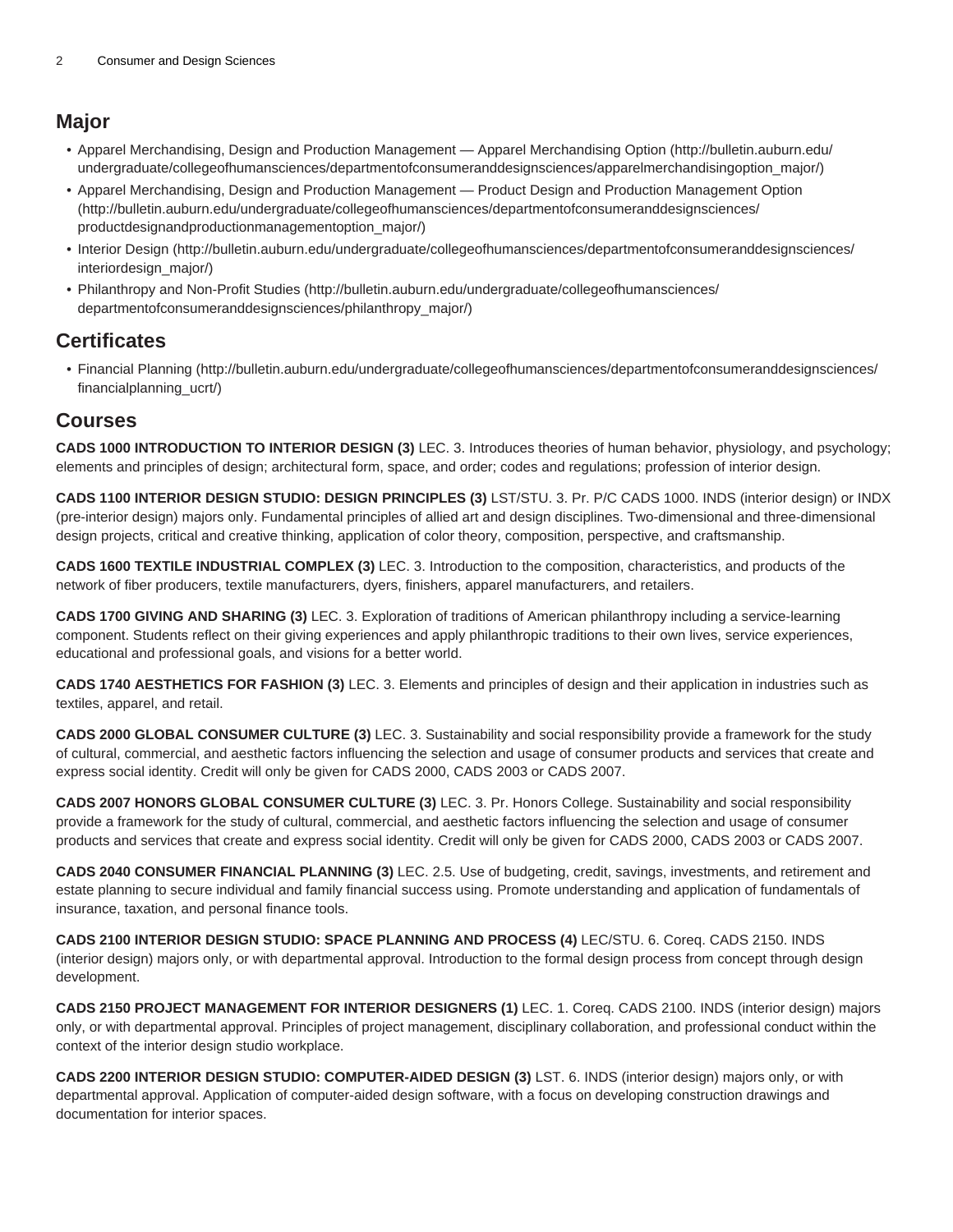**CADS 2300 HISTORY OF INTERIOR DESIGN I (3)** LEC. 3. INDS (interior design) or INDX (pre-interior design) majors only, or with departmental approval. Historical survey of interior design and the decorative arts from antiquity through the mid-1800s.

**CADS 2350 HISTORY OF INTERIOR DESIGN II (3)** LEC. 3. Pr. CADS 2300. INDS (interior design) majors only, or with departmental approval. Historical survey of interior design and the decorative arts from the Industrial Revolution through present day.

**CADS 2400 INTERIOR MATERIALS AND COMPONENTS (3)** LEC. 3. Pr. CADS 1000 and CADS 1100. INDS (interior design) majors only, or with departmental approval. Introduction to interior surface finishes, textiles, materials, and components.

**CADS 2500 INTERIOR DESIGN STUDIO: DESIGN COMMUNICATION (3)** STU. 6. INDS (interior design) majors only, or with departmental approval. Development of design communication media and techniques.

**CADS 2550 LIGHTING, MECHANICAL, AND ENVIRONMENTAL SYSTEMS (3)** LST. Pr. CADS 2100 and CADS 2200. Departmental approval. Introduction to the fundamentals of lighting, mechanical, electrical, and plumbing systems within the interior environment. INDS (interior design) majors only, or with

**CADS 2600 TEXTILES (3)** LEC. 3. Pr. CADS 1600. Natural and man-made fibers, yarns, fabrics, dyes and finishes for textiles for apparel and related products. AMDP major.

**CADS 2700 INTRODUCTION TO NONPROFIT ORGANIZATIONS (3)** LEC. 3. Introduction to mission, structure, and impact of nonprofit organizations at the local, state, national and international levels. May count either CADS 2700 or CADS 2703.

**CADS 2740 ILLUSTRATION TECHNIQUES FOR APPAREL (3)** LEC. 1. LAB. 4. Pr. CADS 1740 and CADS 1600. Creative approach to illustrating apparel through the use of varied media and development of illustrative style appropriate for portfolio presentations. APDP Major.

**CADS 2750 PRODUCT DEVELOPMENT: TECHNICAL DESIGN (4)** LEC. 2, LST. 4. Pr. CADS 2740 and CADS 2800. Apparel pattern development through drafting, flat pattern manipulation and draping; custom apparel production. APDP Major.

**CADS 2760 VISUAL MERCHANDISING (4)** LST. 6. Pr. CADS 1600 or CAHS 1600. History, equipment, application, and theory of display techniques in store and non-store settings.

**CADS 2770 COMPUTER-AIDED DESIGN FOR APPAREL (4)** LEC. 2, LST. 4. Pr. CADS 1600 and CADS 2740. Principles of aesthetics applied to apparel product development including computer aided design and other presentation techniques.

**CADS 2800 APPAREL PRODUCTION MANAGEMENT (4)** LEC. 3. LAB. 3. Pr. CADS 1600. Introduction to apparel industry terminology, technology, production methods, and engineering quality into apparel products.

**CADS 3100 LIGHTING DESIGN/ENVIRONMENTAL SYSTEMS (4)** LEC. 4. Pr. CADS 2200 and CADS 2400 and CADS 2500. Application of principles and processes of lighting, mechanical, and environmental systems to interior design.

**CADS 3150 PROFESSIONAL DEVELOPMENT FOR APPAREL MERCHANDISING CAREER (1)** LEC. 1. Pr. CADS 1600 and CADS 2800. Investigation of apparel merchandising careers and professional skill development.

**CADS 3200 INTERIOR DESIGN STUDIO: RESIDENTIAL (4)** LEC. 1, LEC. 6. Pr. CADS 2200 and CADS 2100. Departmental approval. Development of residential interior design solutions with emphasis on programming and space planning. INDS (interior design) majors only.

**CADS 3300 INNOVATION IN RETAIL AND CONSUMER EXPERIENCES FOR APPAREL (1)** SEM. 1. A seminar on technology and innovations in the retail industry and their impact on apparel consumer experiences and business processes.

**CADS 3500 INTERIOR DESIGN PROFESSIONAL PRACTICE (3)** LEC. 3. Pr. CADS 3100 and CADS 3200. Exploration of the interior design profession and standard practices.

**CADS 3700 GENDER, WEALTH & PHILANTHROPY (3)** LEC. 3. Study of wealth and philanthropic theories, principles, and applications as it applies in gender. May count CADS 3700, CADS 3703 or CADS 3707.

**CADS 3707 HONORS GENDER, WEALTH AND PHILANTHROPY (3)** LEC. 3. Pr. Honors College. Study of wealth and philanthropic theories, principles, and applications as it applies in gender. May count CADS 3700, CADS 3703 or CADS 3707.

**CADS 3750 PRODUCT DEVELOPMENT: APPAREL DESIGN (4)** LEC. 2, LST. 4. Pr. CADS 2750 and CADS 2800 and CADS 2770. Advanced design techniques, including couture production; portfolio and internship planning. ADMP major.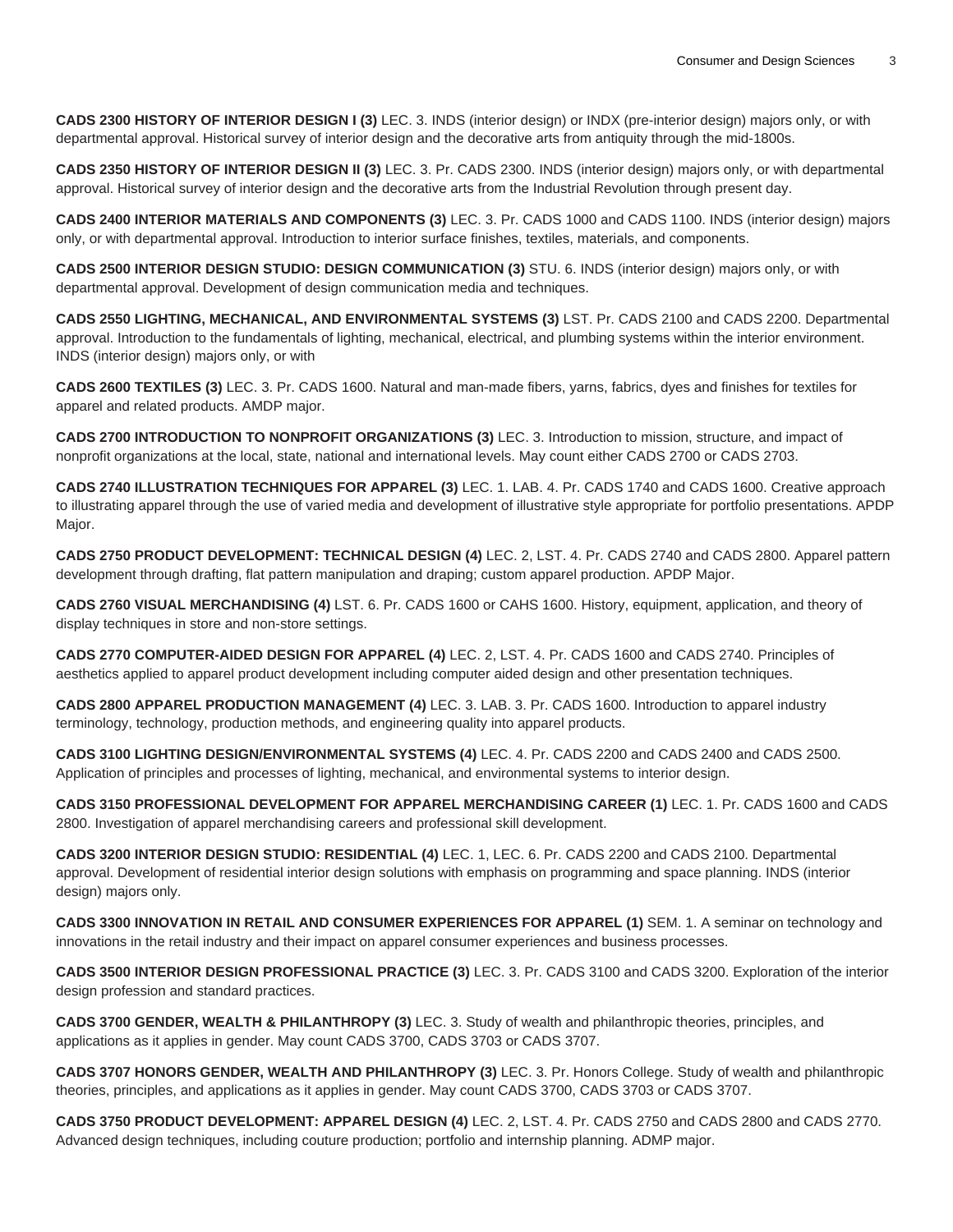**CADS 3780 GRANTMAKING FOR PHILANTHROPISTS (3)** LEC. 3. Introduction to philanthropic grantmaking institutions including mission development, needs assessment, proposal analysis, and site visits. Incorporates student philanthropy via development of grant-making strategies and best practices in individual giving.

**CADS 3800 CONSUMER DECISION MAKING FOR APPAREL AND FASHION PRODUCTS (3)** LEC. 3. Pr. CADS 2000 or CADS 2003 or CADS 2007. Analysis of consumer decision making for apparel and fashion products and the factors that impact consumer decisions. AMDP major.

**CADS 3810 SOCIAL MEDIA MANAGEMENT FOR APPAREL (3)** LEC. 3. Pr. CADS 1600. Topics in social media management and application of merchandising strategies for apparel businesses.

**CADS 3850 MERCHANDISE PLANNING AND CONTROL (3)** LEC. 2. LAB. 2. Pr. (COMP 1000 or COMP 1003) and CADS 1600 and (ACCT 2810 or ACCT 2813) or Departmental approval. Application of principles of merchandise management and retail buying to the retailing of consumer goods and services. Credit will not be given for both CADS 3850 and CADS 3853.

**CADS 3900 DIRECTED STUDIES (1-3)** AAB/IND. SU. Departmental approval. Directed readings and/or individualized research project. Course may be repeated for a maximum of 6 credit hours.

**CADS 3920 INDUSTRY EXPERIENCE (3)** INT. 3. Pr. CADS 1600. Departmental approval. Supervised industry experience requiring students to spend time working in the industry under supervision. Course may be repeated for a maximum of 6 credit hours.

**CADS 3940 STUDY TRAVEL IN CONSUMER AND DESIGN SCIENCES (1-3)** AAB/FLD. Departmental approval. Concentrated study in the U.S. or abroad. Course may be repeated for a maximum of 6 credit hours.

**CADS 3970 SPECIAL TOPICS (1-4)** LEC. Courses may be repeated for 9 hours. Departmental approval. Standing grade. Course may be repeated for a maximum of 9 credit hours.

**CADS 4040 ESTATE PLANNING & PHILANTHROPY (3)** LEC. 3. Pr. CADS 2040. CADS 4040 Estate Planning & Philanthropy (3). LEC. 3. Introduction to estate planning concepts and philanthropy strategies for preservation and transfer of family wealth and reflecting family financial and philanthropic goals. Includes legal, tax, financial, and non-financial factors and components.

**CADS 4050 CONSUMER TAX PLANNING (3)** LEC. 3. Pr. CADS 2040. Study of the impacts of taxation, including the federal income tax, on decisions made by individuals and families throughout the life cycle. Apply economic, legal, and management principles to the family tax planning process.

**CADS 4060 RETIREMENT & BENEFITS PLANNING (3)** LEC. 3. Pr. CADS 2040. CADS 4060 Retirement & Benefits Planning (3) LEC. 3. Introduction to retirement planning concepts, processes and issues, with attention to designing retirement strategies to meet diverse client needs.

**CADS 4100 PHILANTHROPY & NONPROFIT STUDIES LECTURE SERIES (1)** LEC. 1. Pr. (CADS 2700 or CADS 2703) and (CADS 3700 or CADS 3703 or CADS 3707). Lecture series showcasing philanthropic and nonprofit leaders. Course may be repeated for a maximum of 2 credit hours.

**CADS 4200 INTERIOR DESIGN SENIOR SEMINAR (1)** LEC. 1. Pr. CADS 3200. INDS (interior design) majors only, or with departmental approval. Preparation for professional NCDIQ exam, with emphasis on IDFX fundamentals knowledge. Overview of content, test structure, and progress toward licensure. Review of requirements for practice across a variety of jurisdictions. Examination of the current job market and strategic planning for the first two years of professional practice.

**CADS 4700 PORTFOLIO DEVELOPMENT FOR PHILANTHROPY AND NONPROFIT STUDIES (3)** LEC. 3. Pr. CADS 2700 and CADS 2040 and CADS 3780. Portfolio development in print, digital, and web formats for students in Philanthropy and Nonprofit Studies.

**CADS 4740 CONSUMER FINANCIAL MANAGEMENT APPLICATIONS (3)** LEC. 3. Pr. CADS 4040 and CADS 4050 and CADS 4060 and FINC 3200 and FINC 3640. CADS 4740 Consumer Financial Management Applications (3) LEC. 3. Capstone consumer financial planning applying comprehensive planning concepts, processes and issues to development of a complete family financial plan.

**CADS 4750 PRODUCT DEVELOPMENT: SPECIALIZED DESIGN (3)** STU. 6. Pr. CADS 3750. Specialized design development concepts, techniques, and applications for target markets including children's wear, performance wear, and bridal markets.

**CADS 4800 APPAREL ENGINEERING (4)** LEC. 3. LAB. 3. Pr. CADS 2800. Coreq. CADS 3750. Planning and problem solving throughout the apparel production process, including methods engineering, time study, costing, CAD. AMDP major.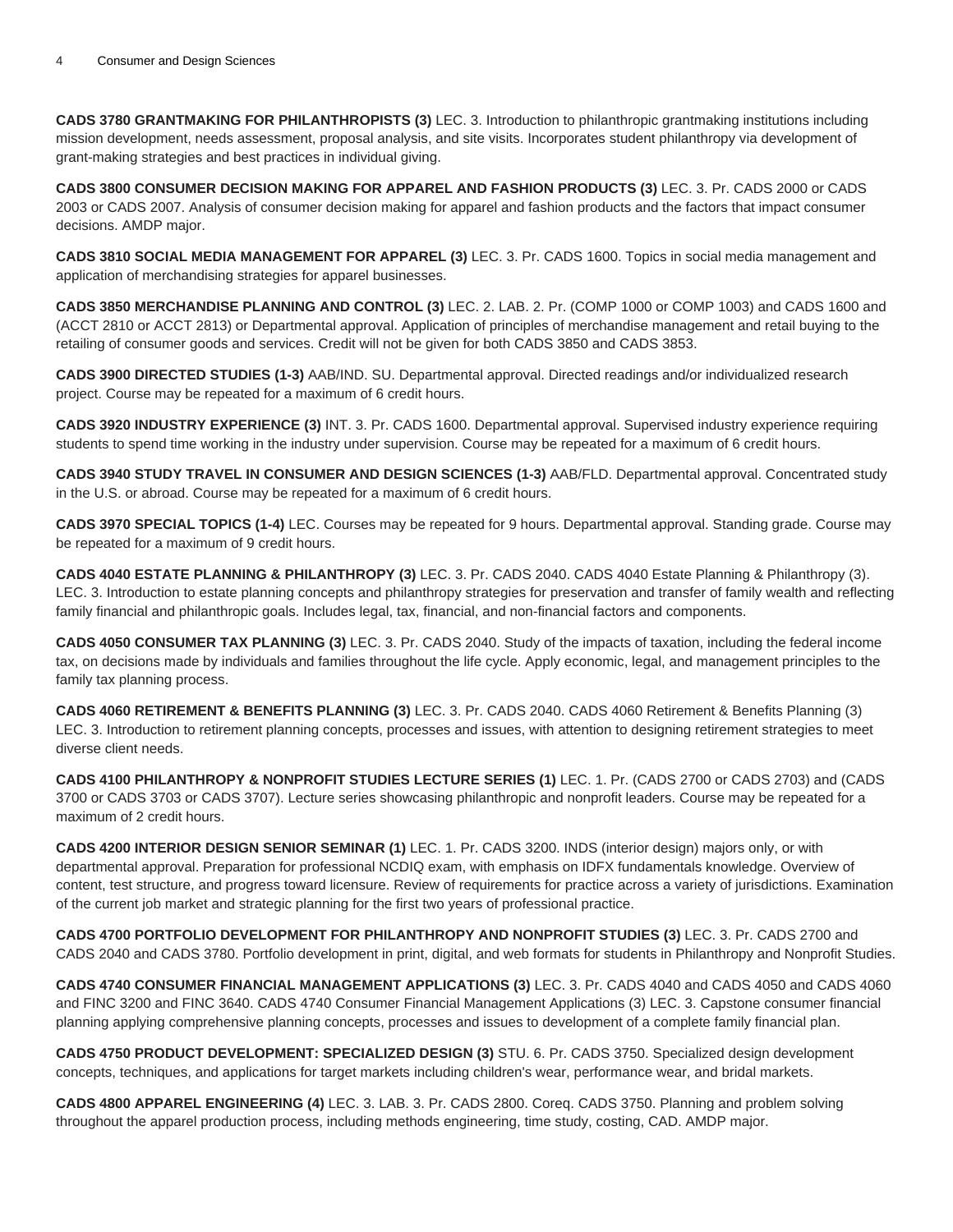**CADS 4850 ADVANCED EXCEL FOR MERCHANDISING DATA ANALYTICS (3)** LEC. 3. LAB. 0. Pr. P/C CADS 3850 or P/C CADS 3853. Advanced techniques of Microsoft Excel for data analytics in merchandising and retail decision making.

**CADS 4900 UNDERGRADUATE TEACHING ASSISTANT EXPERIENCE (1-3)** LEC/LST. Student must have previously earned an "A" in the course s/he is assisting with. Departmental approval. Student participation as an undergraduate teaching assistant (UTA) for the Consumer and Design Sciences course under the supervision of a faculty member. Course may be repeated for a maximum of 6 credit hours.

**CADS 4910 PRACTICUM IN PHILANTHROPY AND NONPROFIT ORGANIZATIONS (3)** PRA. 3. Pr. CADS 2700 or CADS 2703 and CADS 3700 or CADS 3703 or CADS 3707. Departmental approval. Supervised practicum experience with a philanthropic or nonprofit organization.

**CADS 4920 PHILANTHROPY AND NONPROFIT STUDIES INTERNSHIP (9)** INT. Pr. CADS 3780 or CADS 4040. Departmental approval. Supervised 10 week professional internship. Departmental approval needed. 2.0 GPA. Junior standing.

**CADS 4930 APPAREL MERCHANDISING, DESIGN AND PRODUCTION MANAGEMENT INTERNSHIP (9)** INT. Pr. CADS 3850 or CADS 3750 or CADS 3853. Departmental approval. Supervised 10 week professional internship. 2.0 GPA. Junior standing.

**CADS 4950 INTERIOR DESIGN INTERNSHIP (9)** INT. Pr. CADS 5100. Departmental approval. Supervised 10 week professional internship. 2.0 GPA. Junior standing.

**CADS 4960 SPECIAL PROBLEMS IN DESIGN (1-4)** LEC. Departmental approval. A) Apparel, B) Interior Design, C) Visual Merchandising, D) Textile Design. Creative solution of design problems. Course may be repeated for a maximum of 9 credit hours.

**CADS 4967 HONORS SPECIAL PROBLEMS (1-3)** IND. SU. Pr. Honors College. Departmental approval. Readings in specialized topics. Course may be repeated for a maximum of 6 credit hours.

**CADS 4980 UNDERGRADUATE RESEARCH IN CONSUMER AND DESIGN SCIENCES (1-3)** IND/LEC. SU. Pr. 3.50 GPA. Departmental approval. Participation as an undergraduate research assistant (URA) for a Consumer and Design Sciences research project under the supervision of a CADS faculty member. Course may be repeated for a maximum of 6 credit hours.

**CADS 4997 HONORS THESIS (3)** IND. 3. SU. Pr. Honors College. CADS 4967. Departmental approval. Research in specialized topics.

**CADS 5100 INTERIOR DESIGN STUDIO: COMMERCIAL (4)** LEC/STU. 6. Pr. CADS 3200 and CADS 2550 and CADS 2400. INDS (interior design) majors only, or with departmental approval. Development of commercial interior design solutions with emphasis on contemporary issues in workplace design.

**CADS 5150 GLOBAL ISSUES IN INTERIOR DESIGN (3)** LEC. 6. INDS (interior design) majors only or with Departmental approval. Explores the impact of designed products, places, and processes within the interior environment on global health and quality of life.

**CADS 5200 INTERIOR DESIGN PORTFOLIO (3)** LEC. 3. Pr. CADS 2100 and CADS 2200. INDS (interior design) majors only, Development of a professional interior design portfolio and collateral documentation.

**CADS 5300 INTERIOR DESIGN STUDIO: HOSPITALITY (4)** LEC/STU. 6. Pr. CADS 5100. INDS (interior design) majors only, or with departmental approval. Development of hospitality design solutions with emphasis on industry trends and practice-based approaches. May count either CADS 5300 or CADS 6300.

**CADS 5310 SUSTAINABLE DESIGN AND LEED ACCREDITATION (3)** LEC. 3. Sustainable certification standards and professional accreditation requirements related to sustainability. May count either CADS 5310 or CADS 6310.

**CADS 5350 INTERIOR DESIGN STUDIO: ADVANCED DESIGN PROJECT (4)** LEC. 1, LST/STU. 6. Pr. CADS 5100. INDS (interior design) majors only, or with departmental approval. Response to a complex interior design challenge through application of design process, resulting in an advanced solution informed by pre-design research. May count for either CADS 5350 or 6350.

**CADS 5400 INTERIOR DESIGN STUDIO: DESIGN FOR HEALTH AND WELLNESS (4)** LEC/STU. 6. Pr. CADS 5100. INDS (interior design) majors only or with departmental approval. Development of interior design solutions for health, wellness, and quality of life. May count either CADS 5400 or 6400.

**CADS 5450 HISTORY OF COSTUME (3)** LEC. 3. Pr., Core History or departmental approval. AMDP major. Historical roles of dress in western civilization. Cultural, social, and physical evolution. Credit will not be given for both CADS 5450 and CADS 6450.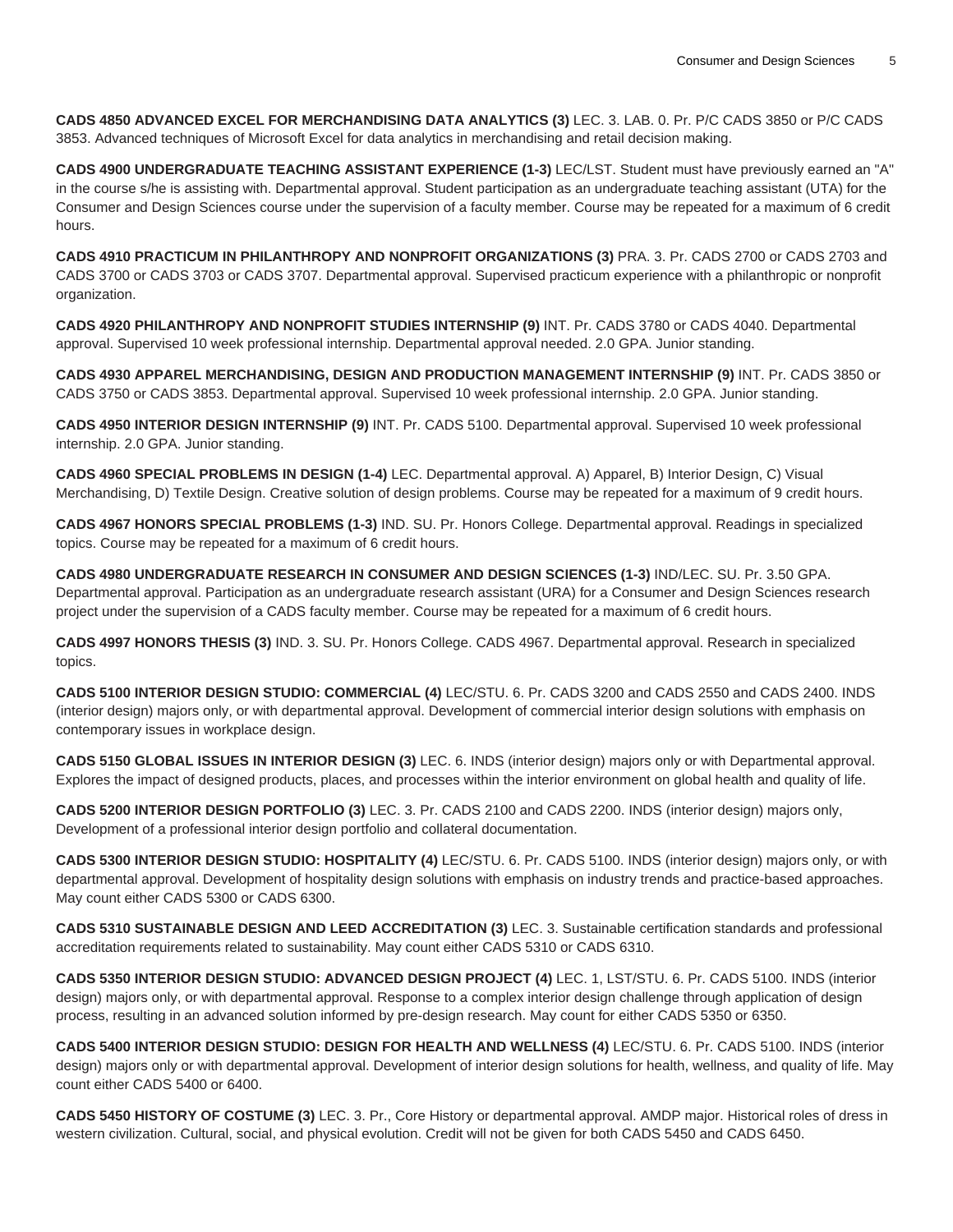**CADS 5460 FASHION INDUSTRY SINCE 1910 (3)** LEC. 3. P/C; Core History, Core Literature or departmental approval. Fashion history, designers and businesses from 1910 to the present. May count either CADS 5460 or CADS 6460.

**CADS 5500 APPAREL MERCHANDISING PORTFOLIO (2)** LEC. 2. Pr. (CADS 3850 or CADS 3853) and P/C CADS 3150. Portfolio Development in print and digital formats for merchandising students. Department approval may be needed.

**CADS 5510 DIGITAL RETAILING FOR APPAREL (3)** LEC. 3. Pr. CADS 3850 or CADS 3853. Application of various digital retailing and merchandising concepts and strategies for apparel businesses.

**CADS 5600 GLOBAL SOURCING IN TEXTILES AND APPAREL (3)** LEC. 3. Pr. (ECON 2020 or ECON 2023 or ECON 2027) and (AFRI 2000 or ANTH 1000 or ANTH 1003 or ANTH 1007 or COUN 2000 or ECON 2030 or ECON 2033 or ECON 2037 or GEOG 1010 or GEOG 1013 or GEOG 1017 or GSHS 2000 or NATR 2050 or POLI 1050 or POLI 1057 or POLI 1090 or POLI 1093 or POLI 1097 or PSYC 2010 or PSYC 2013 or PSYC 2017 or SOCY 1000 or SOCY 1003 or SOCY 1007 or SOCY 1100 or SUST 2000 or UNIV 2720 or UNIV 2727) or Departmental approval. The role of fiber, textile, and apparel industries in the international economy. AMDP major.

**CADS 5610 GLOBAL RETAILING STRATEGIES FOR TEXTILE AND APPAREL PRODUCTS (3)** LEC. 3. Pr. (CADS 2000 or CADS 2003 or CADS 2007) and (CADS 3850 or CADS 3853). Strategies for successful global business expansion for textile and apparel retailers. Credit granted for only one of: CADS 5610, CADS 6610, MKTG 4330.

**CADS 5700 ENTREPRENEURSHIP IN APPAREL AND INTERIORS (3)** LEC. 3. Departmental approval. Analyzing business opportunities in textiles, apparel, and interiors; developing marketing concepts and entrance strategies. Credit will not be given for both CADS 5700 and CADS 6700.

**CADS 5730 HISTORY OF TEXTILES (3)** LEC. 3. Pr., Core History or departmental approval. Cultural, economic, material, technological, and aesthetic perspectives on the evolution of textiles. Credit will not be given for both CADS 5730 and CADS 6730.

**CADS 5750 APPAREL LINE DEVELOPMENT (4)** LEC. 2. LAB. 6. Pr. CADS 3750 and CADS 4800. Team driven design, production, and market research. Development of apparel lines. Credit will not be given for both CADS 5750 and CADS 6750.

**CADS 5760 FASHION ANALYSIS AND FORECASTING (3)** LEC. 3. Pr. CADS 1600 and (CADS 1740 or CADS 2760). Theories explaining fashion dynamics and techniques for forecasting change, with case applications in textiles, apparel, and retailing. Credit will not be given for both CADS 5760 and CADS 6760. AMDP major.

**CADS 5770 PORTFOLIO DEVELOPMENT FOR APPAREL DESIGN (4)** LST. 4. Pr. P/C CADS 3750 and P/C CADS 4800. Survey of advanced techniques in design presentation including computer-aided design and graphics software. Portfolio development in print, digital, and web formats for apparel design students.

**CADS 5780 INTERNATIONAL PHILANTHROPY (3)** LEC. 3. Introduction to the role of international philanthropy in addressing global poverty and how philanthropic practices and behaviors are embedded in cultural contexts. Explores best practices in cross-border philanthropy and volunteering, supporting the development of cross-cultural competencies.

**CADS 5850 APPAREL MERCHANDISING AND RETAIL MANAGEMENT (4)** LEC. 3. LAB. 2. Pr. CADS 3850 or CADS 3853. Problem-solving and decision making strategies for retailing apparel, textiles, and other consumer products. Credit will not be given for both CADS 5850 and CADS 6850. AMDP major.

**CADS 5860 ADVANCED RETAIL BUYING (3)** LEC. 2. LAB. 1. Pr. CADS 5850. Departmental approval. Planning, executing and evaluating retail buying to maximize ROI. Credit will not be given for both CADS 5860 and CADS 6860.

**CADS 6100 INTERIOR DESIGN STUDIO: COMMERCIAL (4)** LEC/STU. 6. INDS (interior design) majors only, or with departmental approval. Development of commercial interior design solutions with an emphasis on contemporary issues in workplace design. May count for either CADS 5100 or 6100.

**CADS 6150 GLOBAL ISSUES IN INTERIOR DESIGN (3)** LEC. 3. CADS graduate students only, or with departmental approval. Explores the impact of designed products, places, and processes within the interior environment on global health and quality of life.

**CADS 6200 INTERIOR DESIGN PORTFOLIO (3)** LEC. 3. CADS graduate students only, or with departmental approval. Development of a professional interior design portfolio and collateral documentation.

**CADS 6300 INTERIOR DESIGN STUDIO: HOSPITALITY (4)** LEC/STU. 6. CADS graduate students only, or with departmental approval. Development of hospitality design solution with emphasis on industry trends and practice-based approaches.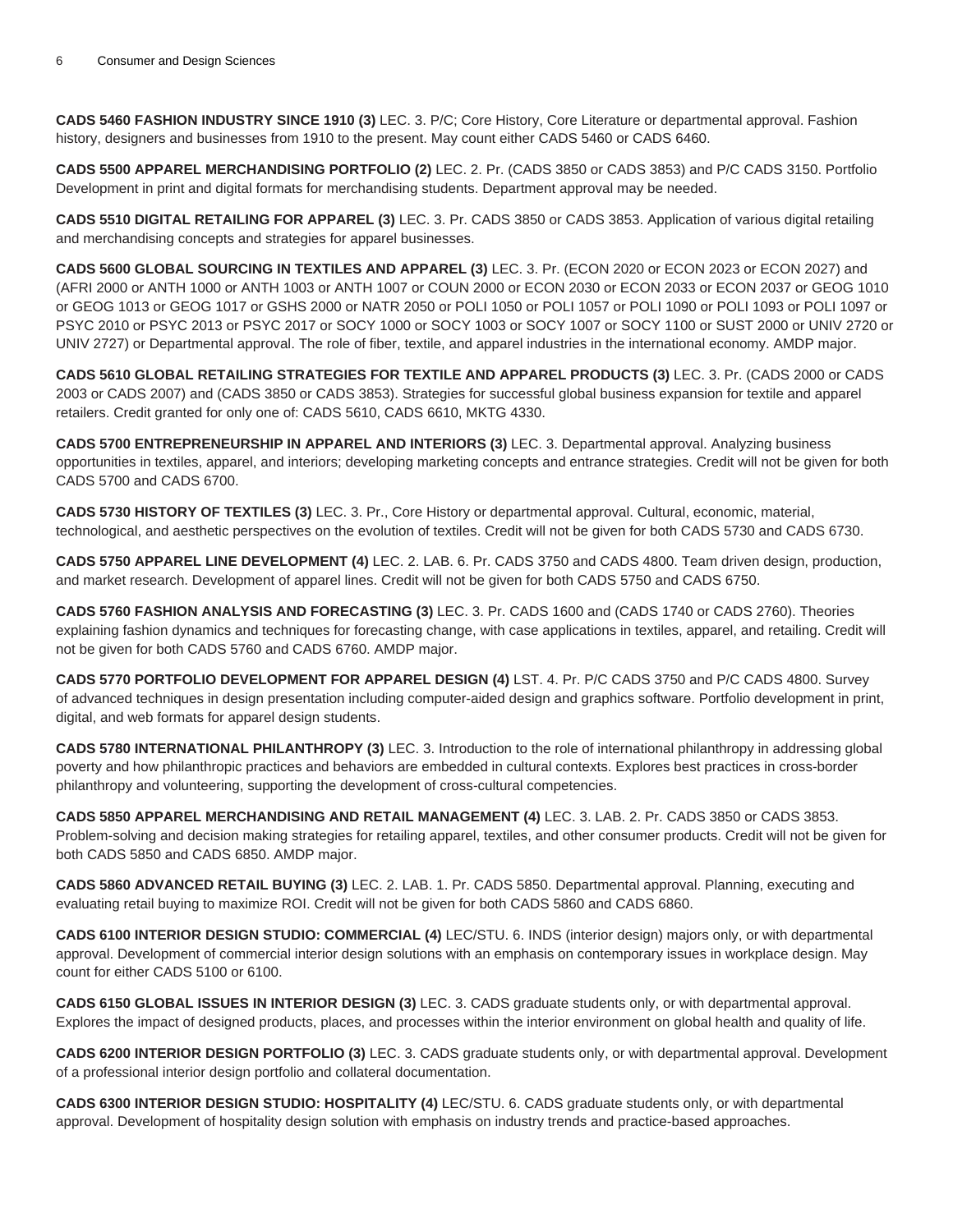**CADS 6310 SUSTAINABLE DESIGN AND LEED ACCREDITATION (3)** LEC. 3. Sustainable certification standards and professional accreditation requirements related to sustainability. May count either CADS 5310 or CADS 6310.

**CADS 6350 INTERIOR DESIGN STUDIO: ADVANCED DESIGN PROJECT (4)** LEC/STU. 6. CADS graduate students only, or with departmental approval. Response to a complex interior design challenge through application of design process, resulting in an advanced solution informed by pre-design research. May count for either CADS 5350 or 6350.

**CADS 6400 INTERIOR DESIGN STUDIO: DESIGN FOR HEALTH AND WELLNESS (4)** LEC/STU. 6. Development of interior design solutions for health, wellness, and quality of life. Graduate standing; departmental approval needed.

**CADS 6450 HISTORY OF COSTUME (3)** LEC. 3. Historical roles of dress in western civilization. Cultural, social, and physical evolution. Credit will not be given for both CADS 6450 and CADS 5450. Departmental approval. Graduate standing.

**CADS 6460 FASHION INDUSTRY SINCE 1910 (3)** LEC. 3. Departmental approval. Fashion history, designers and businesses from 1910 to the present. May count either CADS 5460 or CADS 6460. Graduate standing.

**CADS 6500 APPAREL MERCHANDISING PORTFOLIO (2)** LEC. 2. Pr. CADS 5850 or CADS 5860. Portfolio development in print and digital formats for merchandising students.

**CADS 6510 DIGITAL RETAILING FOR APPAREL (3)** LEC. 3. Application of various digital retailing and merchandising concepts and strategies for apparel businesses. Graduate standing or departmental approval needed.

**CADS 6600 GLOBAL SOURCING IN TEXTILES AND APPAREL (3)** LEC. 3. Departmental approval. The role of fiber, textile, and apparel industries in the international economy. Credit will not be given for both CADS 5600 and CADS 6600. Graduate standing.

**CADS 6610 GLOBAL RETAILING STRATEGIES FOR TEXTILE AND APPAREL PRODUCTS (3)** LEC. 3. Strategies for successful global business expansion for textile and apparel retailers. Credit given for only one of: CADS 5610, CADS 6610, MKTG 4330. Departmental approval.

**CADS 6700 ENTREPRENEURSHIP IN APPAREL AND INTERIORS (3)** LEC. 3. Departmental approval. Analyzing business opportunities in textiles, apparel, and interiors; developing marketing concepts and entrance strategies. Credit will not be given for both CADS 5700 and CADS 6700.

**CADS 6730 HISTORY OF TEXTILES (3)** LEC. 3. Departmental approval. Cultural, economic, material, technological, and aesthetic perspectives on the evolution of textiles. Credit will not be given for both CADS 5730 and CADS 6730.

**CADS 6750 APPAREL LINE DEVELOPMENT (4)** LEC. 2. LAB. 6. Team-driven design, production, and market research. Development of apparel lines. Credit will not be given for both CADS 5750 and CADS 6750. Departmental approval. Graduate standing.

**CADS 6760 FASHION ANALYSIS AND FORECASTING (3)** LEC. 3. Departmental approval. Theories explaining fashion dynamics and techniques for forecasting change with case applications in textiles, apparel, and retailing. Credit will not be given for both CADS 6760 and CADS 5760.

**CADS 6770 PORTFOLIO DEVELOPMENT FOR APPAREL DESIGN (4)** LST. 4. Survey of advanced techniques in design presentation including computer-aided design and graphics software. Portfolio development in print, digital and web formats for an apparel design focus. Departmental approval needed. May count either CADS 5770 or CADS 6770.

**CADS 6780 INTERNATIONAL PHILANTHROPY (3)** LEC. 2.5. Introduction to the role of international philanthropy in addressing global poverty and how philanthropic practices and behaviors are embedded in cultural contexts. Explores best practices in cross-border philanthropy and volunteering, supporting the development of cross-cultural competencies.

**CADS 6850 APPAREL MERCHANDISING AND RETAIL MANAGEMENT (4)** LEC. 3. LAB. 2. Departmental approval. Problem-solving and decision making strategies for retailing, apparel, textiles, and other consumer products. Credit will not be given for both CADS 6850 and CADS 5850.

**CADS 6860 ADVANCED RETAIL BUYING (3)** LEC. 2. LAB. 1. Departmental approval. Planning, executing and evaluating retail buying to maximize ROI. Credit will not be given for both CADS 5860 and CADS 6860.

**CADS 7040 PROTOCOL FOR GRADUATE STUDY (1)** LEC. 1. SU. Departmental approval. Introduction to policies, practices, and expectations for successful completion of the graduate degree.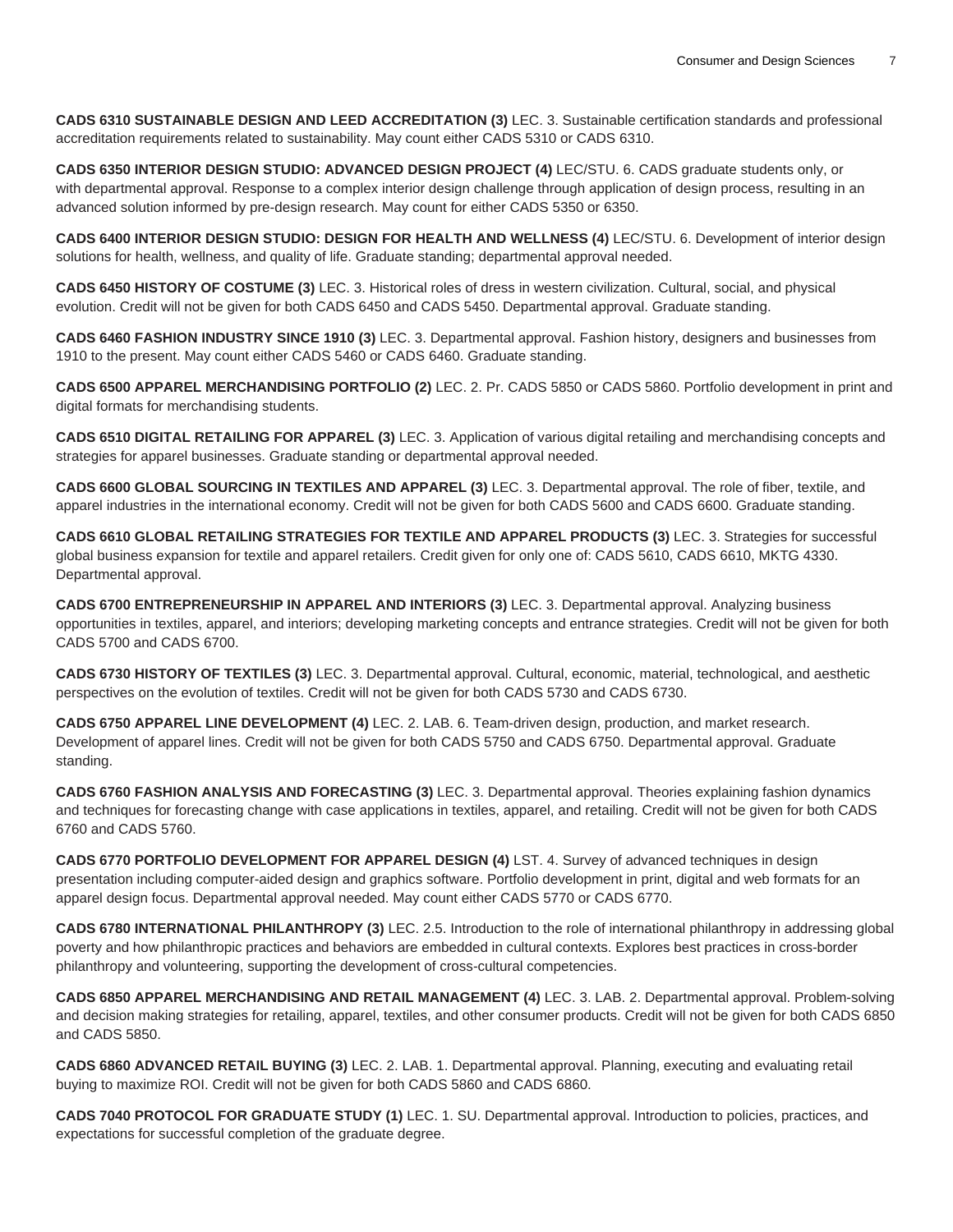**CADS 7050 RESEARCH METHODS IN CONSUMER AND DESIGN SCIENCES (3)** LEC. 3. Pr. CADS 7060. Research and investigation methods appropriate to the study of consumer and design sciences.

**CADS 7060 SURVEY OF CONSUMER AND DESIGN SCIENCES RESEARCH (3)** LEC. 3. Presentation and discussion of a broad array of research topics to support literature review development.

**CADS 7100 ENVIRONMENTAL DESIGN THEORIES AND APPLICATIONS (3)** LEC. 3. Theories, methodologies, and current issues relevant to interior design; sociological, psychological, ecological, and post-modern perspectives. Departmental approval for Prerequisites.

**CADS 7200 AESTHETICS THEORY IN CONSUMER AND DESIGN SCIENCES (3)** LEC. 3. Pr. P/C CADS 7050. Departmental approval. Review of theories of aesthetics focusing on aesthetic experience and response as a function of object, perceiver, and situational properties. Graduate standing.

**CADS 7530 SUSTAINABILITY THEORY AND APPLICATIONS (3)** LEC. 3. Pr. P/C CADS 7050. Departmental approval. Overview of current sustainability theories, research, and methodologies from the perspectives of different fields of study. Evaluation of literature and practices in the apparel and textile industrial complex, interior design practice, and related products and services through people, processes, and the environment. Development and presentation of original scholarly or creative design work within sustainability frameworks.

**CADS 7670 SOCIAL PSYCHOLOGICAL THEORIES IN CONSUMER AND DESIGN SCIENCES (3)** LEC. 3. Pr. P/C CADS 7050. Examination of theories that explain the social-psychological aspects of consumer behavior related to apparel and design sciences.

**CADS 7690 CONSUMER THEORY IN APPAREL AND INTERIORS (3)** LEC. 3. Pr. CADS 7050. Departmental approval. Overview of various theories used in consumer research with an emphasis on their application in apparel, merchandising, design, and interiors.

**CADS 7900 DIRECTED STUDIES (1-3)** IND. SU. Course may be repeated for a maximum of 6 credit hours.

**CADS 7910 SUPERVISED TEACHING IN CONSUMER AND DESIGN SCIENCES (1)** AAB/IND. 1. SU. Departmental approval. Practical experience teaching in the classroom. Course may be repeated for a maximum of 3 credit hours.

**CADS 7920 GRADUATE INTERNSHIP (3)** INT. 3. Departmental approval. Supervised professional experience in the United States or internationally.

**CADS 7930 ADVANCED DESIGN PROJECTS (1-6)** IND. SU. Departmental approval. Independent execution of advanced design work. (A) Apparel; (B) Interiors; (C) Visual Merchandising; (D) Textile Design. Course may be repeated for a maximum of 6 credit hours.

**CADS 7940 STUDY/TRAVEL IN CONSUMER AND DESIGN SCIENCES (1-3)** FLD. SU. Departmental approval. Concentrated study/ travel in the U.S. or internationally. Course may be repeated for a maximum of 6 credit hours.

**CADS 7950 SEMINAR (1)** SEM. 1. SU. Departmental approval. Research presentations and discussion. Course may be repeated for a maximum of 3 credit hours.

**CADS 7960 SPECIAL PROBLEMS (1-3)** IND. SU. Departmental approval. Directed readings in textiles, apparel, interiors and retailing. Course may be repeated for a maximum of 6 credit hours.

**CADS 7970 SPECIAL TOPICS IN DESIGN (1-6)** RES. Departmental approval. (A) Apparel; (B) Interiors; (C) Visual Merchandising; (D) Textile Design. Independent execution of advanced design work. Course may be repeated for a maximum of 6 credit hours.

**CADS 7980 GRADUATE PROJECT (1-3)** RES. Departmental approval. In-depth, integrative research in a particular project related to apparel, textiles, interiors or consumer behavior. Course may be repeated for a maximum of 6 credit hours.

**CADS 7990 RESEARCH AND THESIS (1-10)** AAB/MST. Course may be repeated with change in topics.

**CADS 8100 APPAREL AND INTERIORS BRANDING (3)** LEC. 3. Pr. CADS 7050 or P/C CADS 7200 or P/C CADS 7670 or P/C CADS 7690. Departmental approval. Critical examination of theories and methodological issues in branding research and application in apparel and interior product and service branding.

**CADS 8950 INDUSTRY ISSUES SEMINAR (1)** LEC. 1. SU. Research presentations and discussions on issues facing consumer and design sciences. Course may be repeated for a maximum of 6 credit hours.